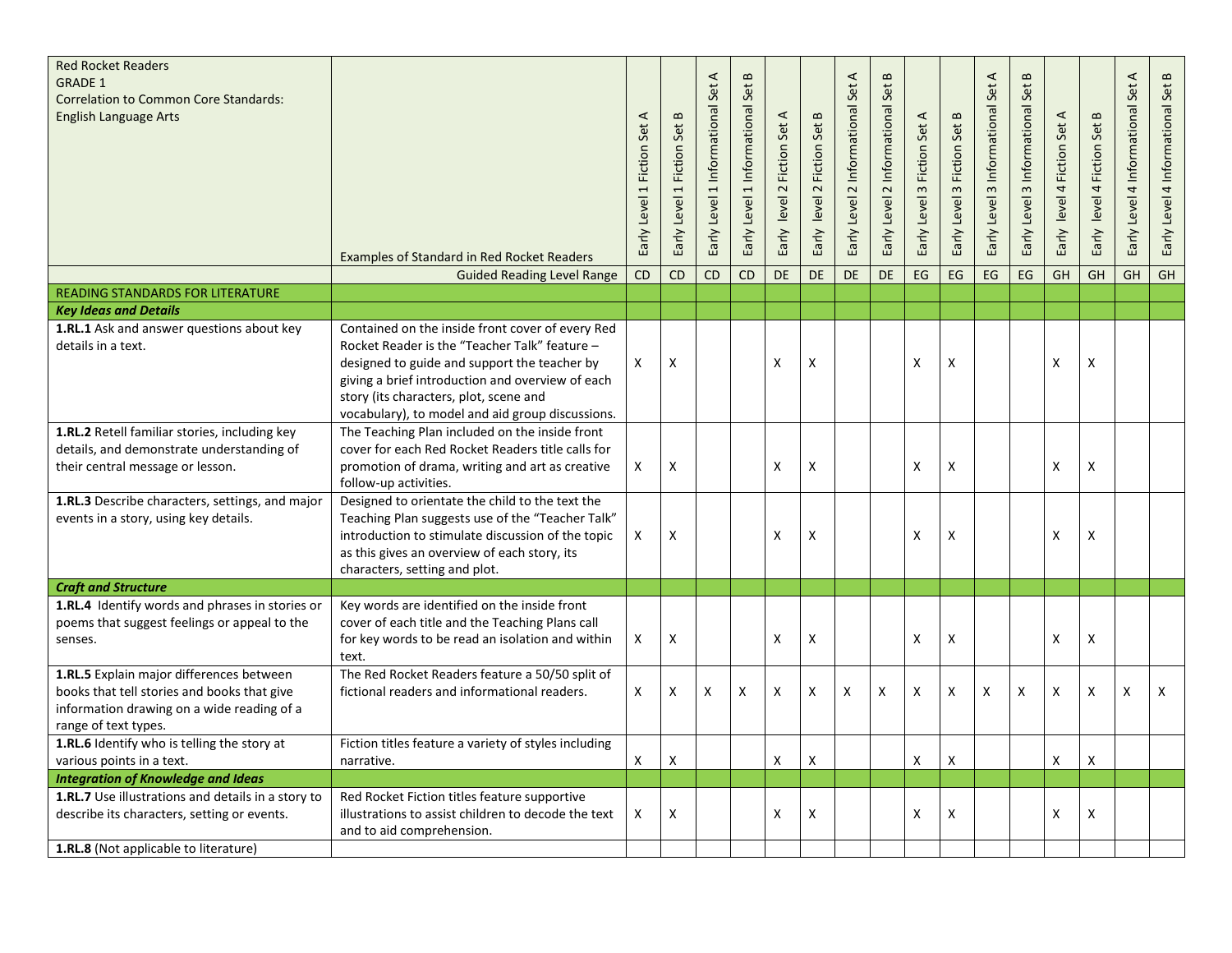| <b>Red Rocket Readers</b><br><b>GRADE 1</b><br><b>Correlation to Common Core Standards:</b><br><b>English Language Arts</b> | Examples of Standard in Red Rocket Readers                                                                                                                                                                                                                                                                 | $\prec$<br>Early Level 1 Fiction Set | Early Level 1 Fiction Set B | $\prec$<br>Set<br>Informational<br>$\overline{\phantom{0}}$<br>Early Level | $\bf{m}$<br>Set<br>Early Level 1 Informational | Early level 2 Fiction Set A | Fiction Set B<br>$\sim$<br>Early level | $\blacktriangleleft$<br>Set.<br>Early Level 2 Informational | $\,$ $\,$<br>Early Level 2 Informational Set | Fiction Set A<br>Early Level 3 | <b>Fiction Set B</b><br>$\omega$<br>Early Level | $\prec$<br>Early Level 3 Informational Set | $\bf{m}$<br>Early Level 3 Informational Set | Early level 4 Fiction Set A | Fiction Set B<br>Early level 4 | $\blacktriangleleft$<br>Early Level 4 Informational Set | Early Level 4 Informational Set B |
|-----------------------------------------------------------------------------------------------------------------------------|------------------------------------------------------------------------------------------------------------------------------------------------------------------------------------------------------------------------------------------------------------------------------------------------------------|--------------------------------------|-----------------------------|----------------------------------------------------------------------------|------------------------------------------------|-----------------------------|----------------------------------------|-------------------------------------------------------------|----------------------------------------------|--------------------------------|-------------------------------------------------|--------------------------------------------|---------------------------------------------|-----------------------------|--------------------------------|---------------------------------------------------------|-----------------------------------|
|                                                                                                                             | <b>Guided Reading Level Range</b>                                                                                                                                                                                                                                                                          | CD                                   | $\overline{CD}$             | <b>CD</b>                                                                  | <b>CD</b>                                      | DE                          | DE                                     | DE                                                          | <b>DE</b>                                    | EG                             | EG                                              | EG                                         | EG                                          | GH                          | GH                             | <b>GH</b>                                               | GH                                |
| 1.RL.9 Compare and contrast the adventures<br>and experiences of characters in stories.                                     | The classic story structure of tension, climax and<br>resolution ensures that children want to engage<br>with the Red Rocket fiction stories.                                                                                                                                                              | X                                    | Χ                           |                                                                            |                                                | X                           | X                                      |                                                             |                                              | X                              | X                                               |                                            |                                             | X                           | X                              |                                                         |                                   |
| <b>Range of Reading and Level of Text</b><br><b>Complexity</b>                                                              |                                                                                                                                                                                                                                                                                                            |                                      |                             |                                                                            |                                                |                             |                                        |                                                             |                                              |                                |                                                 |                                            |                                             |                             |                                |                                                         |                                   |
| 1.RL.10 With prompting and support, read<br>prose and poetry appropriately complex for<br>Grade 1.                          | The Red Rocket Readers series has been<br>carefully structured and leveled. Using the<br>Running Record Teacher Tools, teachers can<br>continually assess the students are at<br>appropriately complex reading levels.                                                                                     | X                                    | Χ                           |                                                                            |                                                | X                           | X                                      |                                                             |                                              | x                              | X                                               |                                            |                                             | X                           | X                              |                                                         |                                   |
| <b>READING STANDARDS FOR INFORMATIONAL</b><br><b>TEXT</b>                                                                   |                                                                                                                                                                                                                                                                                                            |                                      |                             |                                                                            |                                                |                             |                                        |                                                             |                                              |                                |                                                 |                                            |                                             |                             |                                |                                                         |                                   |
| <b>Key Ideas and Details</b>                                                                                                |                                                                                                                                                                                                                                                                                                            |                                      |                             |                                                                            |                                                |                             |                                        |                                                             |                                              |                                |                                                 |                                            |                                             |                             |                                |                                                         |                                   |
| 1.Ri.1 Ask and answer questions about key<br>details in a text.                                                             | Contained on the inside front cover of every Red<br>Rocket Reader is the "Teacher Talk" feature -<br>designed to guide and support the teacher by<br>giving a brief introduction and overview of each<br>topic (its setting, information and technical<br>vocabulary), to model and aid group discussions. |                                      |                             | X                                                                          | x                                              |                             |                                        | X                                                           | X                                            |                                |                                                 | X                                          | X                                           |                             |                                | X                                                       | $\mathsf{x}$                      |
| 1.Ri.2 Identify the main topic and retell key<br>details of a text.                                                         | Teaching Plan calls for use of the Table of<br>Contents to locate specific information and to<br>refer to the Glossary to clarify basic concepts.<br>Use captions to expand on text.                                                                                                                       |                                      |                             | X                                                                          | х                                              |                             |                                        | X                                                           | X                                            |                                |                                                 | X                                          | X                                           |                             |                                | X                                                       | X                                 |
| 1.Ri.3 Describe the connection between two<br>individuals, events, ideas, or pieces of<br>information in a text.            | Teaching Plan calls for students to develop<br>research skills based on the topic.                                                                                                                                                                                                                         |                                      |                             | X                                                                          | X                                              |                             |                                        | X                                                           | X                                            |                                |                                                 | X                                          | X                                           |                             |                                | X                                                       | X                                 |
| <b>Craft and Structure</b>                                                                                                  |                                                                                                                                                                                                                                                                                                            |                                      |                             |                                                                            |                                                |                             |                                        |                                                             |                                              |                                |                                                 |                                            |                                             |                             |                                |                                                         |                                   |
| 1.Ri.4 Ask and answer questions to help<br>determine or clarify the meaning of words and<br>phrases in a text.              | Red Rocket Readers Informational Strand<br>feature a Glossary, an Index, and Table of<br>Contents. Key Words are identified on the<br>inside front cover of each title.                                                                                                                                    |                                      |                             | X                                                                          | х                                              |                             |                                        | X                                                           | X                                            |                                |                                                 | X                                          | X                                           |                             |                                | X                                                       | X                                 |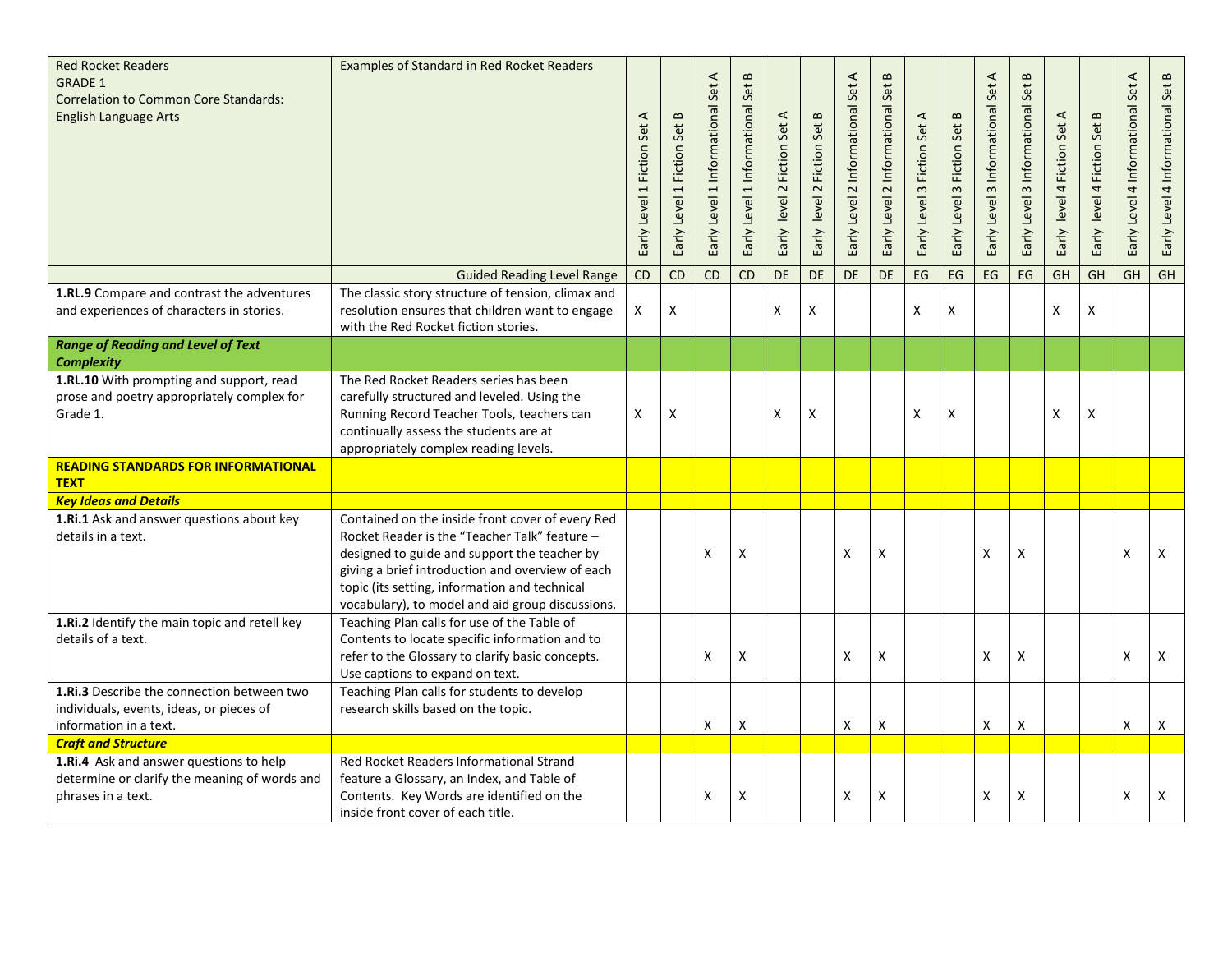| <b>Red Rocket Readers</b><br><b>GRADE 1</b><br><b>Correlation to Common Core Standards:</b><br><b>English Language Arts</b>                              | Examples of Standard in Red Rocket Readers                                                                                                       | Early Level 1 Fiction Set A | Early Level 1 Fiction Set B | $\prec$<br>Level 1 Informational Set<br>Early | $\bf{m}$<br>Set<br>Early Level 1 Informational | Early level 2 Fiction Set A | Early level 2 Fiction Set B | $\blacktriangleleft$<br>Early Level 2 Informational Set | $\bf{m}$<br>Early Level 2 Informational Set | Early Level 3 Fiction Set A | Early Level 3 Fiction Set B | ⋖<br>Early Level 3 Informational Set | $\bf{m}$<br>Early Level 3 Informational Set | Early level 4 Fiction Set A | level 4 Fiction Set B<br>Early | $\prec$<br>Early Level 4 Informational Set | $\bf{m}$<br>Early Level 4 Informational Set |
|----------------------------------------------------------------------------------------------------------------------------------------------------------|--------------------------------------------------------------------------------------------------------------------------------------------------|-----------------------------|-----------------------------|-----------------------------------------------|------------------------------------------------|-----------------------------|-----------------------------|---------------------------------------------------------|---------------------------------------------|-----------------------------|-----------------------------|--------------------------------------|---------------------------------------------|-----------------------------|--------------------------------|--------------------------------------------|---------------------------------------------|
|                                                                                                                                                          | <b>Guided Reading Level Range</b>                                                                                                                | CD                          | CD                          | CD                                            | CD                                             | DE                          | DE                          | DE                                                      | DE                                          | EG                          | EG                          | EG                                   | EG                                          | GH                          | GH                             | GH                                         | GH                                          |
| 1.Ri.5 Know and use various text features (e.g.<br>headings, tables of contents, glossaries) to<br>locate key facts or information in a text.            | Students build familiarity with non-fiction text<br>features such as captions, glossaries, indexes<br>and table of contents.                     |                             |                             | X                                             | x                                              |                             |                             | X                                                       | X                                           |                             |                             | X                                    | X                                           |                             |                                | X                                          | X                                           |
| 1.Ri.6 Distinguish between information<br>provided by pictures or other illustrations and<br>information provided by the words in a text.                | Text styles and engaging content support<br>comprehension strategies such as making<br>meaning, asking and answering and visualising.            |                             |                             | X                                             | X                                              |                             |                             | X                                                       | X                                           |                             |                             | X                                    | X                                           |                             |                                | X                                          | X                                           |
| <b>Integration of Knowledge and Ideas</b>                                                                                                                |                                                                                                                                                  |                             |                             |                                               |                                                |                             |                             |                                                         |                                             |                             |                             |                                      |                                             |                             |                                |                                            |                                             |
| 1.Ri7 Use the illustrations and details in a text<br>to describe its key ideas                                                                           | High-impact photographs capture student<br>interest and support textual understanding.                                                           |                             |                             | X                                             | X                                              |                             |                             | Χ                                                       | X                                           |                             |                             | X                                    | x                                           |                             |                                | X                                          | X                                           |
| 1.Ri.8 Identify reasons an author gives to<br>support points in a text.                                                                                  | Text styles support strategies such as asking<br>and answering and making meaning.                                                               |                             |                             | $\pmb{\mathsf{X}}$                            | X                                              |                             |                             | X                                                       | $\pmb{\mathsf{X}}$                          |                             |                             | X                                    | X                                           |                             |                                | X                                          | X                                           |
| 1.Ri.9 Identify basic similarities in and<br>differences between two texts on the same<br>topic (e.g. in illustrations, descriptions, or<br>procedures). |                                                                                                                                                  |                             |                             |                                               |                                                |                             |                             |                                                         |                                             |                             |                             |                                      |                                             |                             |                                |                                            |                                             |
| <b>Range of Reading and Level of Text Complexity</b>                                                                                                     |                                                                                                                                                  |                             |                             |                                               |                                                |                             |                             |                                                         |                                             |                             |                             |                                      |                                             |                             |                                |                                            |                                             |
| 1.Ri.10 With prompting and support, read<br>informational texts appropriately complex for<br>Grade 1.                                                    | Half of the Red Rocket Reader titles are<br>informational text. All are carefully leveled to<br>gradually develop successful reading strategies. |                             |                             | Χ                                             | x                                              |                             |                             | X                                                       | X                                           |                             |                             | х                                    | X                                           |                             |                                | X                                          | X                                           |
| <b>READING FOUNDATION SKILLS</b>                                                                                                                         |                                                                                                                                                  |                             |                             |                                               |                                                |                             |                             |                                                         |                                             |                             |                             |                                      |                                             |                             |                                |                                            |                                             |
| <b>Print Concepts</b>                                                                                                                                    |                                                                                                                                                  |                             |                             |                                               |                                                |                             |                             |                                                         |                                             |                             |                             |                                      |                                             |                             |                                |                                            |                                             |
| 1.RF.1 Demonstrate understanding of the<br>organization and basic features of print                                                                      | Red Rocket Readers provide an essential first<br>introduction to the basic conventions of print.                                                 | X                           | Χ                           | X                                             | x                                              | X                           | Χ                           | X                                                       | X                                           | X                           | Χ                           | X                                    | X                                           | Χ                           | X                              | X                                          | X                                           |
| 1.RF.1a Recognize the distinguishing features of<br>a sentence (e.g. first word capitalization, ending<br>punctuation).                                  | Extra support with a bold font, extra spacing<br>between words and red highlighting of<br>punctuation throughout Early Level 1.                  | X                           | Χ                           | $\boldsymbol{\mathsf{X}}$                     | X                                              | X                           | Χ                           | X                                                       | X                                           | X                           | $\boldsymbol{\mathsf{X}}$   | X                                    | X                                           | X                           | X                              | X                                          | X                                           |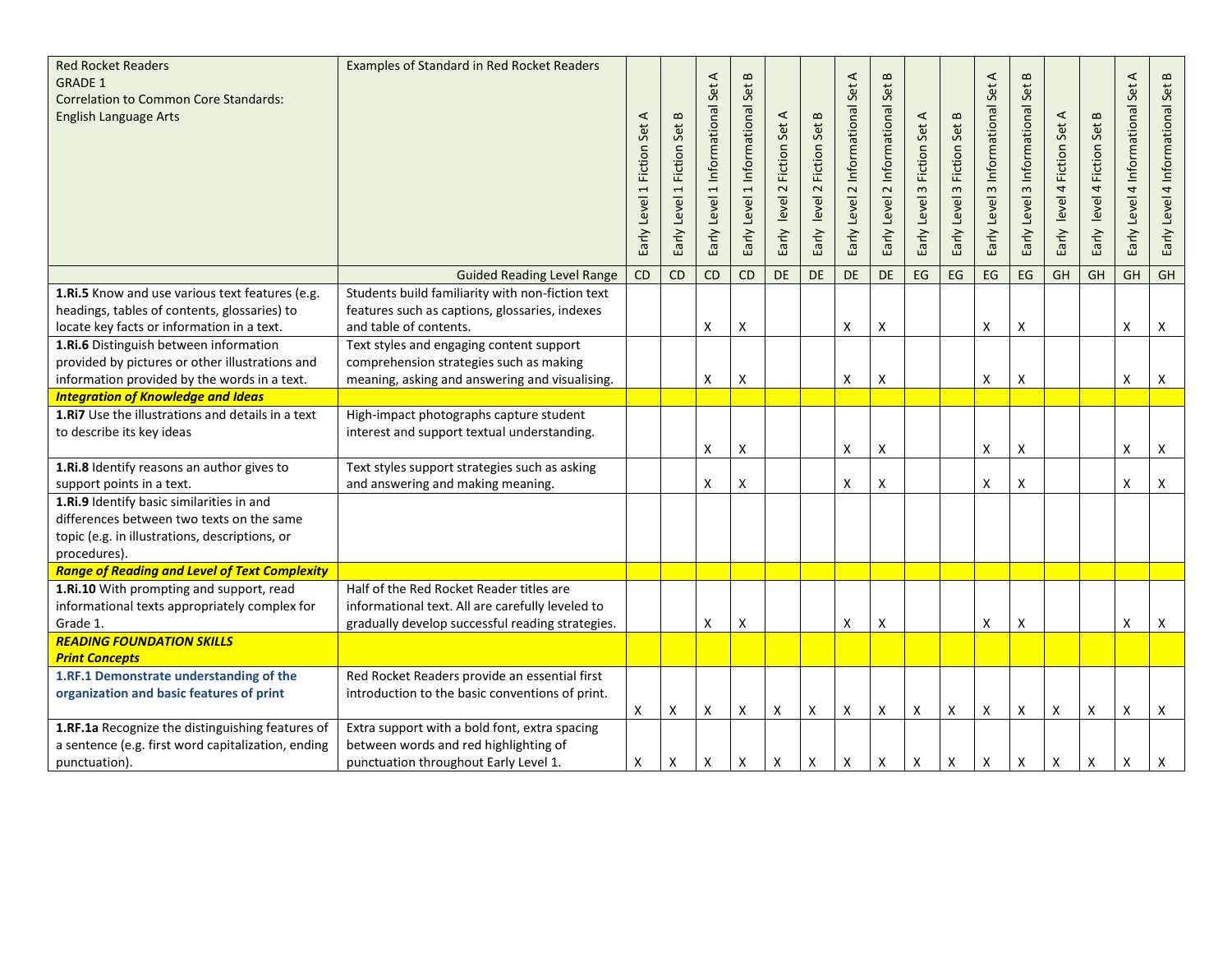| <b>Red Rocket Readers</b><br><b>GRADE 1</b><br><b>Correlation to Common Core Standards:</b><br><b>English Language Arts</b>                                                                                                                           | Examples of Standard in Red Rocket Readers                                                                                                                                                                                                                                                                                                 | ⋖<br>Early Level 1 Fiction Set | Early Level 1 Fiction Set B | ⋖<br>Set.<br>Early Level 1 Informational | $\bf{m}$<br>Set<br>Early Level 1 Informational | Early level 2 Fiction Set A | Early level 2 Fiction Set B | $\blacktriangleleft$<br>Set.<br>Early Level 2 Informational | $\,$ $\,$<br>Early Level 2 Informational Set | Early Level 3 Fiction Set A | Fiction Set B<br>Early Level 3 | $\prec$<br>Early Level 3 Informational Set | $\bf{m}$<br>Early Level 3 Informational Set | Early level 4 Fiction Set A | Early level 4 Fiction Set B | $\prec$<br>Early Level 4 Informational Set | Early Level 4 Informational Set B |
|-------------------------------------------------------------------------------------------------------------------------------------------------------------------------------------------------------------------------------------------------------|--------------------------------------------------------------------------------------------------------------------------------------------------------------------------------------------------------------------------------------------------------------------------------------------------------------------------------------------|--------------------------------|-----------------------------|------------------------------------------|------------------------------------------------|-----------------------------|-----------------------------|-------------------------------------------------------------|----------------------------------------------|-----------------------------|--------------------------------|--------------------------------------------|---------------------------------------------|-----------------------------|-----------------------------|--------------------------------------------|-----------------------------------|
|                                                                                                                                                                                                                                                       | <b>Guided Reading Level Range</b>                                                                                                                                                                                                                                                                                                          | <b>CD</b>                      | CD                          | <b>CD</b>                                | CD                                             | DE                          | <b>DE</b>                   | <b>DE</b>                                                   | <b>DE</b>                                    | EG                          | EG                             | <b>EG</b>                                  | $\mathsf{E}\mathsf{G}$                      | GH                          | <b>GH</b>                   | <b>GH</b>                                  | GH                                |
| <b>Phonological Awareness</b><br>1.RF.2 Demonstrate understanding of spoken<br>words syllables and sounds (phonemes)                                                                                                                                  | The complexities of skills introduced in the Red<br>Rocket Readers progressively increase as the<br>various levels of instruction are worked through.<br>The Teaching plan identifies phonic skills and<br>teaching opportunities raised in each text and<br>additional phonics skills can be incorporated<br>into the lesson as required. | X                              | X                           | $\boldsymbol{\mathsf{X}}$                | X                                              | X                           | X                           | X                                                           | X                                            | X                           | X                              | X                                          | X                                           | X                           | X                           | X                                          | X                                 |
| 1.RF.2a Distinguish long from short vowel                                                                                                                                                                                                             | As above                                                                                                                                                                                                                                                                                                                                   |                                |                             |                                          |                                                |                             |                             |                                                             |                                              |                             |                                |                                            |                                             |                             |                             |                                            |                                   |
| sounds in spoken single-syllable words.<br>1.RF.2b Orally produce single-syllable words<br>by blending sounds (phonemes) including<br>consonant blends.<br>1.RF.2c Isolate and pronounce the initial,<br>medial vowel, and final sounds (phonemes) in | As above<br>As above                                                                                                                                                                                                                                                                                                                       |                                |                             |                                          |                                                |                             |                             |                                                             |                                              |                             |                                |                                            |                                             |                             |                             |                                            |                                   |
| spoken single syllable words.                                                                                                                                                                                                                         |                                                                                                                                                                                                                                                                                                                                            |                                |                             |                                          |                                                |                             |                             |                                                             |                                              |                             |                                |                                            |                                             |                             |                             |                                            |                                   |
| 1.RF.2d Segment spoken single-syllable words<br>into their complete sequence of individual<br>sounds (phonemes).                                                                                                                                      | As above                                                                                                                                                                                                                                                                                                                                   |                                |                             |                                          |                                                |                             |                             |                                                             |                                              |                             |                                |                                            |                                             |                             |                             |                                            |                                   |
| <b>Phonics and word recognition</b>                                                                                                                                                                                                                   |                                                                                                                                                                                                                                                                                                                                            |                                |                             |                                          |                                                |                             |                             |                                                             |                                              |                             |                                |                                            |                                             |                             |                             |                                            |                                   |
| 1.RF.3 Know and apply grade level phonics<br>and word analysis skills in decoding words.                                                                                                                                                              | Through a carefully controlled sequence of<br>challenges in the Red Rocket Readers, students<br>will increase control of phonological patterns<br>and phonic knowledge in context. Additional<br>teaching opportunities are highlighted in the<br>Teaching Plan of each text.                                                              | X                              | Χ                           | X                                        | x                                              | X                           | X                           | X                                                           | X                                            | X                           | X                              | X                                          | X                                           | X                           | X                           | X                                          | X                                 |
| 1.RF.3a Know the spelling sound<br>correspondences for common consonant<br>digraphs.                                                                                                                                                                  | As above                                                                                                                                                                                                                                                                                                                                   |                                |                             |                                          |                                                |                             |                             |                                                             |                                              |                             |                                |                                            |                                             |                             |                             |                                            |                                   |
| 1.RF.3b Decode regularly spelled one-syllable<br>words.                                                                                                                                                                                               | As above                                                                                                                                                                                                                                                                                                                                   |                                |                             |                                          |                                                |                             |                             |                                                             |                                              |                             |                                |                                            |                                             |                             |                             |                                            |                                   |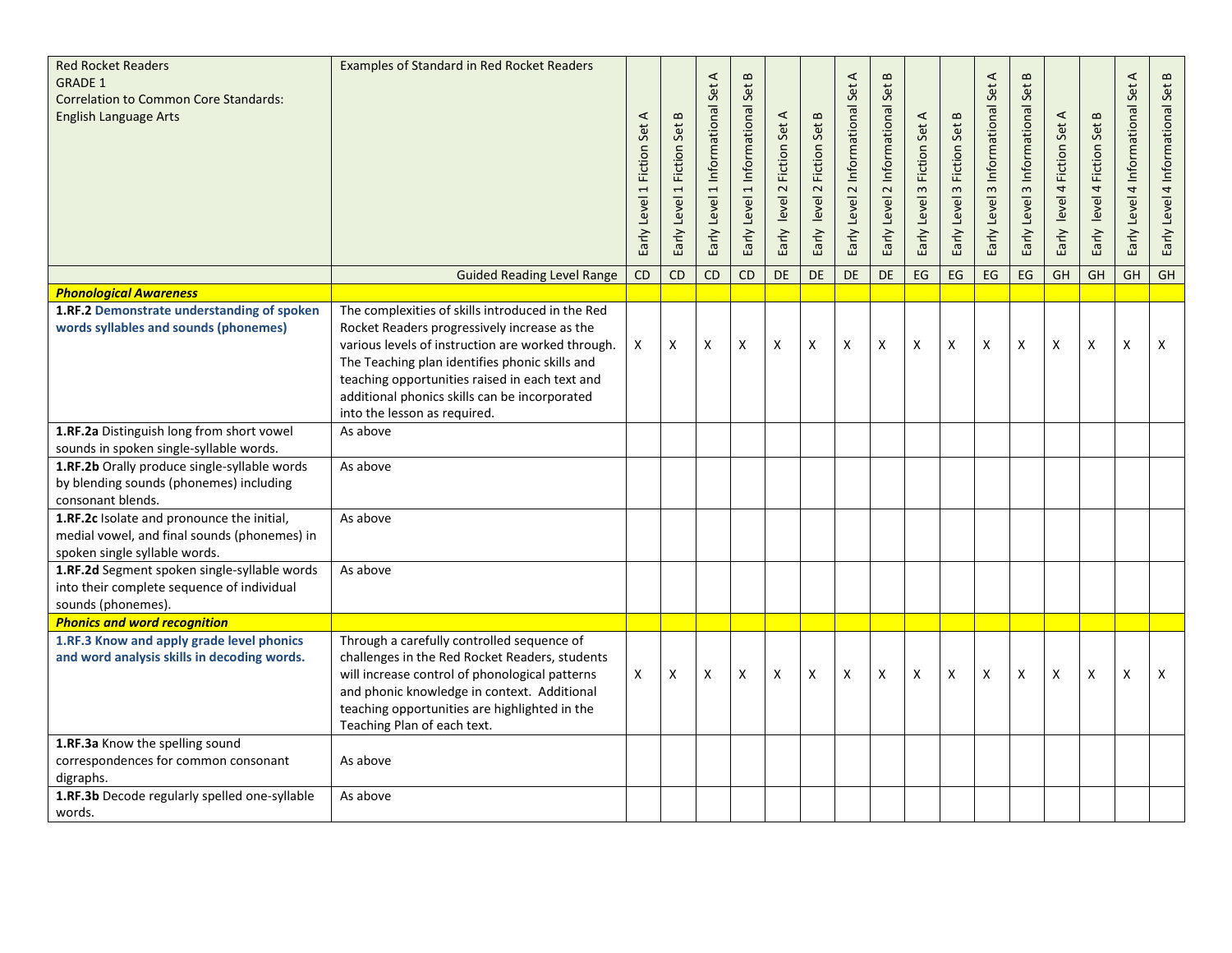| <b>Red Rocket Readers</b><br><b>GRADE 1</b><br><b>Correlation to Common Core Standards:</b><br><b>English Language Arts</b>                                                                             | Examples of Standard in Red Rocket Readers                                                                                                                                       | 1 Fiction Set A<br>Early Level | Early Level 1 Fiction Set B | ⋖<br>1 Informational Set<br>Early Level | $\bf{m}$<br>Early Level 1 Informational Set | Early level 2 Fiction Set A | Early level 2 Fiction Set B | $\prec$<br>2 Informational Set<br>Level<br>Early | $\bf{m}$<br>Early Level 2 Informational Set | Early Level 3 Fiction Set A | $\mathbf{m}$<br><b>Fiction Set</b><br>$\omega$<br>Early Level | $\blacktriangleleft$<br>3 Informational Set<br>Early Level | $\,$ $\,$<br>Early Level 3 Informational Set | 4 Fiction Set A<br>Early level | Set B<br>Fiction !<br>level 41<br>Early | $\prec$<br>Early Level 4 Informational Set | $\,$ $\,$<br>Early Level 4 Informational Set |
|---------------------------------------------------------------------------------------------------------------------------------------------------------------------------------------------------------|----------------------------------------------------------------------------------------------------------------------------------------------------------------------------------|--------------------------------|-----------------------------|-----------------------------------------|---------------------------------------------|-----------------------------|-----------------------------|--------------------------------------------------|---------------------------------------------|-----------------------------|---------------------------------------------------------------|------------------------------------------------------------|----------------------------------------------|--------------------------------|-----------------------------------------|--------------------------------------------|----------------------------------------------|
|                                                                                                                                                                                                         | <b>Guided Reading Level Range</b>                                                                                                                                                | CD                             | $\overline{CD}$             | <b>CD</b>                               | <b>CD</b>                                   | <b>DE</b>                   | <b>DE</b>                   | DE                                               | DE                                          | EG                          | EG                                                            | EG                                                         | EG                                           | GH                             | GH                                      | GH                                         | GH                                           |
| 1.RF.3c Know final -e and common vowel<br>team conventions for representing long vowel<br>sounds.<br>1.RF.3d Use knowledge that every syllable                                                          | As above                                                                                                                                                                         |                                |                             |                                         |                                             |                             |                             |                                                  |                                             |                             |                                                               |                                                            |                                              |                                |                                         |                                            |                                              |
| must have a vowel sound to determine the<br>number of syllables in a printed word.                                                                                                                      | As above                                                                                                                                                                         |                                |                             |                                         |                                             |                             |                             |                                                  |                                             |                             |                                                               |                                                            |                                              |                                |                                         |                                            |                                              |
| <b>Fluency</b>                                                                                                                                                                                          |                                                                                                                                                                                  |                                |                             |                                         |                                             |                             |                             |                                                  |                                             |                             |                                                               |                                                            |                                              |                                |                                         |                                            |                                              |
| 1.RF.4 Read with sufficient accuracy and<br>fluency to support comprehension.                                                                                                                           | Designed for early reading success, the Red<br>Rocket Readers are packed with intervention<br>strategies to avoid reading difficulties and<br>promote comprehension and fluency. | Χ                              | Χ                           | X                                       | x                                           | X                           | X                           | X                                                | X                                           | X                           | X                                                             | X                                                          | X                                            | Χ                              | X                                       | X                                          | Χ                                            |
| 1.RF.4a Read on-level text with purpose and<br>understanding.                                                                                                                                           | Running Records allow teachers to assess<br>progress and guide them on levels.                                                                                                   | Χ                              | Χ                           | $\boldsymbol{\mathsf{X}}$               | Χ                                           | X                           | X                           | X                                                | X                                           | X                           | X                                                             | X                                                          | X                                            | X                              | X                                       | X                                          | X                                            |
| 1.RF.4b Read on-level text, orally with<br>accuracy, appropriate rate, and expression on<br>successive readings.                                                                                        | Support with phrasing (line breaks), in Red<br>Rocket Readers aids fluency. Bold font, extra<br>spacing and red highlighting support the learner<br>reader.                      | X                              | X                           | X                                       | X                                           | X                           | $\pmb{\mathsf{X}}$          | X                                                | X                                           | X                           | X                                                             | X                                                          | Χ                                            | X                              | X                                       | X                                          | X                                            |
| <b>1.RF.4c</b> Use context and confirm or self-<br>correct word recognition and understanding,<br>rereading as necessary.                                                                               | Supportive illustrations and photographs assist<br>students to decode text.                                                                                                      | Χ                              | Χ                           | X                                       | x                                           | X                           | X                           | X                                                | $\pmb{\times}$                              | Χ                           | X                                                             | X                                                          | X                                            | X                              | X                                       | X                                          | $\mathsf{x}$                                 |
| <b>Text Types and Purposes</b>                                                                                                                                                                          |                                                                                                                                                                                  |                                |                             |                                         |                                             |                             |                             |                                                  |                                             |                             |                                                               |                                                            |                                              |                                |                                         |                                            |                                              |
| 1.W.1 Write opinion pieces in which they<br>introduce the topic or name the book they are<br>writing about, state an opinion, supply a<br>reason for the opinion, and provide some<br>sense of closure. | The Teaching Plan tells the teacher to promote<br>drama, writing or art as creative follow-up<br>activities. Early level 1 onwards.                                              | X                              | X                           | $\boldsymbol{\mathsf{X}}$               | X                                           | X                           | X                           | X                                                | X                                           | X                           | X                                                             | X                                                          | X                                            | X                              | X                                       | X                                          | X                                            |
| 1.W.2 Write informative/explanatory texts in<br>which they name a topic supply some facts<br>about the topic, and provide some sense of<br>closure.                                                     | Red Rocket Teaching Plan calls for development<br>of research kills based on each topic and use the<br>Glossary to clarify concepts.                                             |                                |                             | X                                       | х                                           |                             |                             | X                                                | X                                           |                             |                                                               | X                                                          | Χ                                            |                                |                                         | $\boldsymbol{\mathsf{X}}$                  | X                                            |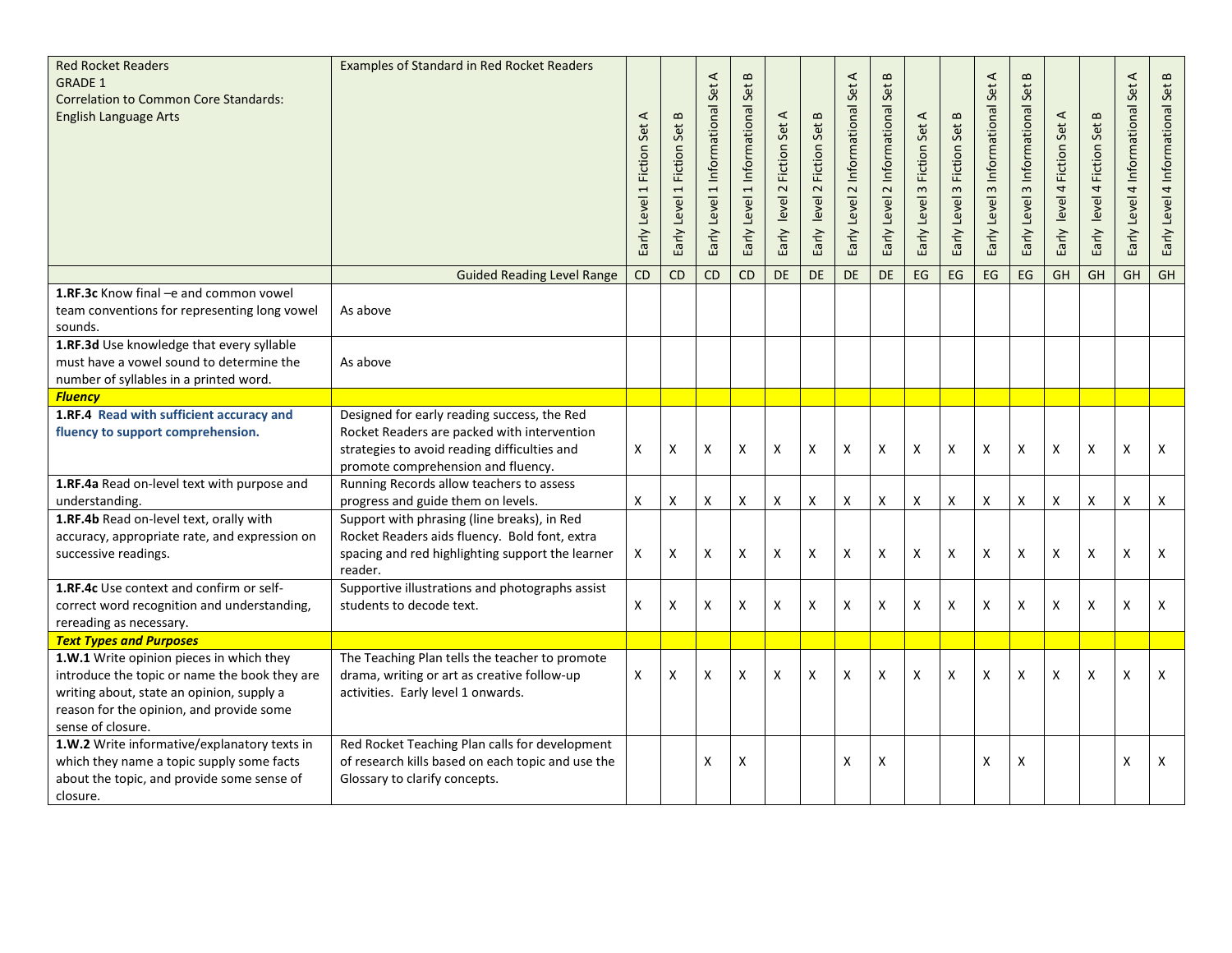| <b>Red Rocket Readers</b><br><b>GRADE 1</b><br><b>Correlation to Common Core Standards:</b><br><b>English Language Arts</b>                                                                                                     | Examples of Standard in Red Rocket Readers                                                                                                                                                                        | Fiction Set A<br>$\overline{a}$<br>Early Level | Early Level 1 Fiction Set B | ⋖<br>Set<br>Informational<br>$\overline{ }$<br>Early Level | $\mathbf{u}$<br>Set<br>1 Informational<br>Early Level | Early level 2 Fiction Set A | Fiction Set B<br>$\sim$<br>Early level | $\triangleleft$<br>Set<br>Informational<br>$\sim$<br>Early Level | $\bf{m}$<br>Early Level 2 Informational Set | Early Level 3 Fiction Set A | Fiction Set B<br>$\omega$<br>Early Level | 3 Informational Set A<br>Early Level | $\bf{m}$<br>3 Informational Set<br>Early Level | Fiction Set A<br>$\overline{a}$<br>Early level | Fiction Set B<br>$\blacktriangleleft$<br>Early level | ⋖<br>Early Level 4 Informational Set | Early Level 4 Informational Set B |
|---------------------------------------------------------------------------------------------------------------------------------------------------------------------------------------------------------------------------------|-------------------------------------------------------------------------------------------------------------------------------------------------------------------------------------------------------------------|------------------------------------------------|-----------------------------|------------------------------------------------------------|-------------------------------------------------------|-----------------------------|----------------------------------------|------------------------------------------------------------------|---------------------------------------------|-----------------------------|------------------------------------------|--------------------------------------|------------------------------------------------|------------------------------------------------|------------------------------------------------------|--------------------------------------|-----------------------------------|
|                                                                                                                                                                                                                                 | <b>Guided Reading Level Range</b>                                                                                                                                                                                 | CD                                             | CD                          | <b>CD</b>                                                  | <b>CD</b>                                             | DE                          | DE                                     | <b>DE</b>                                                        | <b>DE</b>                                   | EG                          | EG                                       | EG                                   | EG                                             | GH                                             | GH                                                   | GH                                   | GH                                |
| 1.W.3 Write narratives in which they recount two<br>or more appropriately sequenced events, include<br>some details regarding what happened, use<br>temporal words to signal event order, and provide<br>some sense of closure. |                                                                                                                                                                                                                   |                                                |                             |                                                            |                                                       |                             |                                        |                                                                  |                                             |                             |                                          |                                      |                                                |                                                |                                                      |                                      |                                   |
| <b>Production and Distribution of Writing</b>                                                                                                                                                                                   |                                                                                                                                                                                                                   |                                                |                             |                                                            |                                                       |                             |                                        |                                                                  |                                             |                             |                                          |                                      |                                                |                                                |                                                      |                                      |                                   |
| 1.W.4 (begins in Grade 3)                                                                                                                                                                                                       |                                                                                                                                                                                                                   |                                                |                             |                                                            |                                                       |                             |                                        |                                                                  |                                             |                             |                                          |                                      |                                                |                                                |                                                      |                                      |                                   |
| 1.W.5 With guidance and support from adults,<br>focus on a topic, respond to questions and<br>suggestions from peers and add details to<br>strengthen writing as needed.                                                        | Not explicitly taught or assessed, but<br>modelled and can be applied to follow-up<br>writing activities.                                                                                                         |                                                |                             | X                                                          | X                                                     |                             |                                        | X                                                                | X                                           |                             |                                          | X                                    | X                                              |                                                |                                                      | x                                    | X                                 |
| 1.W.6 With guidance and support explore a<br>variety of digital tools to produce and publish<br>writing, including in collaboration with peers.                                                                                 |                                                                                                                                                                                                                   |                                                |                             |                                                            |                                                       |                             |                                        |                                                                  |                                             |                             |                                          |                                      |                                                |                                                |                                                      |                                      |                                   |
| <b>Research to Build and Present Knowledge</b>                                                                                                                                                                                  |                                                                                                                                                                                                                   |                                                |                             |                                                            |                                                       |                             |                                        |                                                                  |                                             |                             |                                          |                                      |                                                |                                                |                                                      |                                      |                                   |
| 1.W.7 Participate in shared research and writing<br>projects (e.g. explore a number of books by a<br>favourite author and express opinions about<br>them).                                                                      |                                                                                                                                                                                                                   |                                                |                             |                                                            |                                                       |                             |                                        |                                                                  |                                             |                             |                                          |                                      |                                                |                                                |                                                      |                                      |                                   |
| 1.W.8 With guidance and support from adults,<br>recall information from experiences or gather<br>information from provided sources to answer a<br>question.                                                                     | The Red Rocket Teaching Plans asks students<br>to develop research skills based on this<br>topic, use table of Contents to locate specific<br>information and refer to the Glossary to<br>clarify basic concepts. |                                                |                             | X                                                          | x                                                     |                             |                                        | X                                                                | X                                           |                             |                                          | Χ                                    | X                                              |                                                |                                                      | X                                    | X                                 |
| 1.W.9 (Begins in Grade 4)                                                                                                                                                                                                       |                                                                                                                                                                                                                   |                                                |                             |                                                            |                                                       |                             |                                        |                                                                  |                                             |                             |                                          |                                      |                                                |                                                |                                                      |                                      |                                   |
| <b>Range of Writing</b>                                                                                                                                                                                                         |                                                                                                                                                                                                                   |                                                |                             |                                                            |                                                       |                             |                                        |                                                                  |                                             |                             |                                          |                                      |                                                |                                                |                                                      |                                      |                                   |
| 1.W.10 (Begins in Grade 3)                                                                                                                                                                                                      |                                                                                                                                                                                                                   |                                                |                             |                                                            |                                                       |                             |                                        |                                                                  |                                             |                             |                                          |                                      |                                                |                                                |                                                      |                                      |                                   |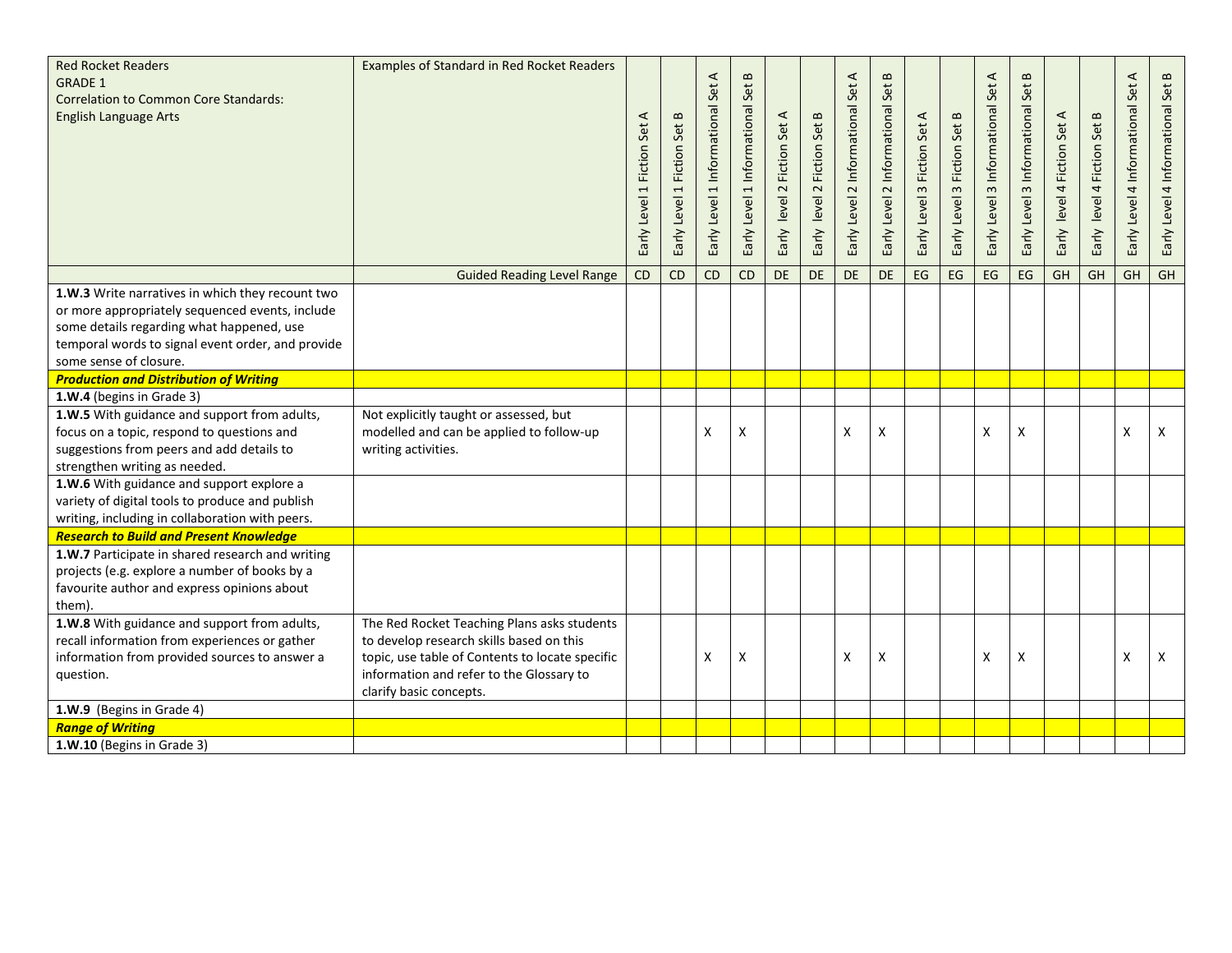| <b>Red Rocket Readers</b><br><b>GRADE 1</b><br><b>Correlation to Common Core Standards:</b><br><b>English Language Arts</b>                                       | <b>Examples of Standard in Red Rocket Readers</b>                                                                                                                                                | ⋖<br>1 Fiction Set<br>Early Level | Early Level 1 Fiction Set B | $\prec$<br>Set.<br>Informational<br>$\overline{a}$<br>Level:<br>Early | $\mathbf m$<br>Set<br>Early Level 1 Informational | Early level 2 Fiction Set A | 2 Fiction Set B<br>Early level | $\prec$<br>Set.<br>Informational<br>Early Level 2 | $\bf{m}$<br>Early Level 2 Informational Set | Early Level 3 Fiction Set A | <b>Fiction Set B</b><br>$\omega$<br>Early Level | $\blacktriangleleft$<br>Set.<br>3 Informational<br>Early Level | $\infty$<br>Early Level 3 Informational Set | Fiction Set A<br>$\rightarrow$<br>Early level | Fiction Set B<br>$\overline{\mathbf{r}}$<br>Early level | $\blacktriangleleft$<br>Early Level 4 Informational Set | Early Level 4 Informational Set B |
|-------------------------------------------------------------------------------------------------------------------------------------------------------------------|--------------------------------------------------------------------------------------------------------------------------------------------------------------------------------------------------|-----------------------------------|-----------------------------|-----------------------------------------------------------------------|---------------------------------------------------|-----------------------------|--------------------------------|---------------------------------------------------|---------------------------------------------|-----------------------------|-------------------------------------------------|----------------------------------------------------------------|---------------------------------------------|-----------------------------------------------|---------------------------------------------------------|---------------------------------------------------------|-----------------------------------|
|                                                                                                                                                                   | <b>Guided Reading Level Range</b>                                                                                                                                                                | CD                                | CD                          | <b>CD</b>                                                             | CD                                                | DE                          | DE                             | DE                                                | <b>DE</b>                                   | EG                          | EG                                              | EG                                                             | EG                                          | GH                                            | GH                                                      | GH                                                      | GH                                |
| <b>Comprehension and Collaboration</b>                                                                                                                            |                                                                                                                                                                                                  |                                   |                             |                                                                       |                                                   |                             |                                |                                                   |                                             |                             |                                                 |                                                                |                                             |                                               |                                                         |                                                         |                                   |
| 1.SL.1 Participate in collaborative<br>conversations with diverse partners about<br>Grade 1 topics and texts with peers and<br>adults in small and larger groups. | The Red Rocket Teacher Talk introduction is<br>included on the inside cover of each title to<br>stimulate class and group discussions and for<br>teachers to model.                              | X                                 | Χ                           | X                                                                     | x                                                 | X                           | $\pmb{\mathsf{X}}$             | Χ                                                 | X                                           | X                           | X                                               | X                                                              | X                                           | $\pmb{\mathsf{X}}$                            | Χ                                                       | X                                                       | X                                 |
| 1.SL.1a Follow agreed upon rules for<br>discussions (e.g. listening to others and<br>taking turns speaking about the topics and<br>texts under discussion).       | Although not explicitly taught there are<br>opportunities for teachers to reinforce these<br>standards in small group discussions before and<br>after reading the texts.                         | X                                 | Χ                           | X                                                                     | X                                                 | X                           | X                              | X                                                 | X                                           | X                           | X                                               | X                                                              | X                                           | X                                             | Χ                                                       | X                                                       | X                                 |
| 1.SL.1b Build on others talk in conversations<br>by responding to the comments of others<br>through multiple exchanges.                                           | As above                                                                                                                                                                                         |                                   |                             |                                                                       |                                                   |                             |                                |                                                   |                                             |                             |                                                 |                                                                |                                             |                                               |                                                         |                                                         |                                   |
| 1.SL.2 Ask questions to clear up any<br>confusion about the topics and text under<br>discussion.                                                                  | The Red Rocket Reader Teacher Talk introduction<br>has been carefully crafted ask questions,<br>introduce characters or settings and to clarify any<br>unfamiliar concepts pre-reading the book. | X                                 | X                           | X                                                                     | X                                                 | X                           | X                              | X                                                 | X                                           | X                           | X                                               | X                                                              | X                                           | X                                             | X                                                       | X                                                       | X                                 |
| 1.SL.3 Ask and answer questions about what<br>a speaker says in order to gather additional<br>information, or clarify something that is not<br>understood.        | Students ask or answer questions and discuss<br>ideas as they read.                                                                                                                              | X                                 | Χ                           | X                                                                     | X                                                 | X                           | X                              | X                                                 | X                                           | x                           | X                                               | X                                                              | X                                           | X                                             | X                                                       | X                                                       | X                                 |
| <b>Presentation of Knowledge and Ideas</b>                                                                                                                        |                                                                                                                                                                                                  |                                   |                             |                                                                       |                                                   |                             |                                |                                                   |                                             |                             |                                                 |                                                                |                                             |                                               |                                                         |                                                         |                                   |
| 1.SL.4 Describe people, places, things and<br>events with relevant details, expressing<br>ideas and feelings clearly.                                             |                                                                                                                                                                                                  |                                   |                             |                                                                       |                                                   |                             |                                |                                                   |                                             |                             |                                                 |                                                                |                                             |                                               |                                                         |                                                         |                                   |
| 1.SL.5 Add drawings or other visual displays<br>to descriptions as desired to provide<br>additional detail.                                                       | Teaching Plans ask for promotion of art as a<br>creative follow-up activity.                                                                                                                     | Χ                                 | Χ                           | X                                                                     | x                                                 | X                           | X                              | X                                                 | X                                           | x                           | X                                               | X                                                              | X                                           | X                                             | Χ                                                       | X                                                       | X                                 |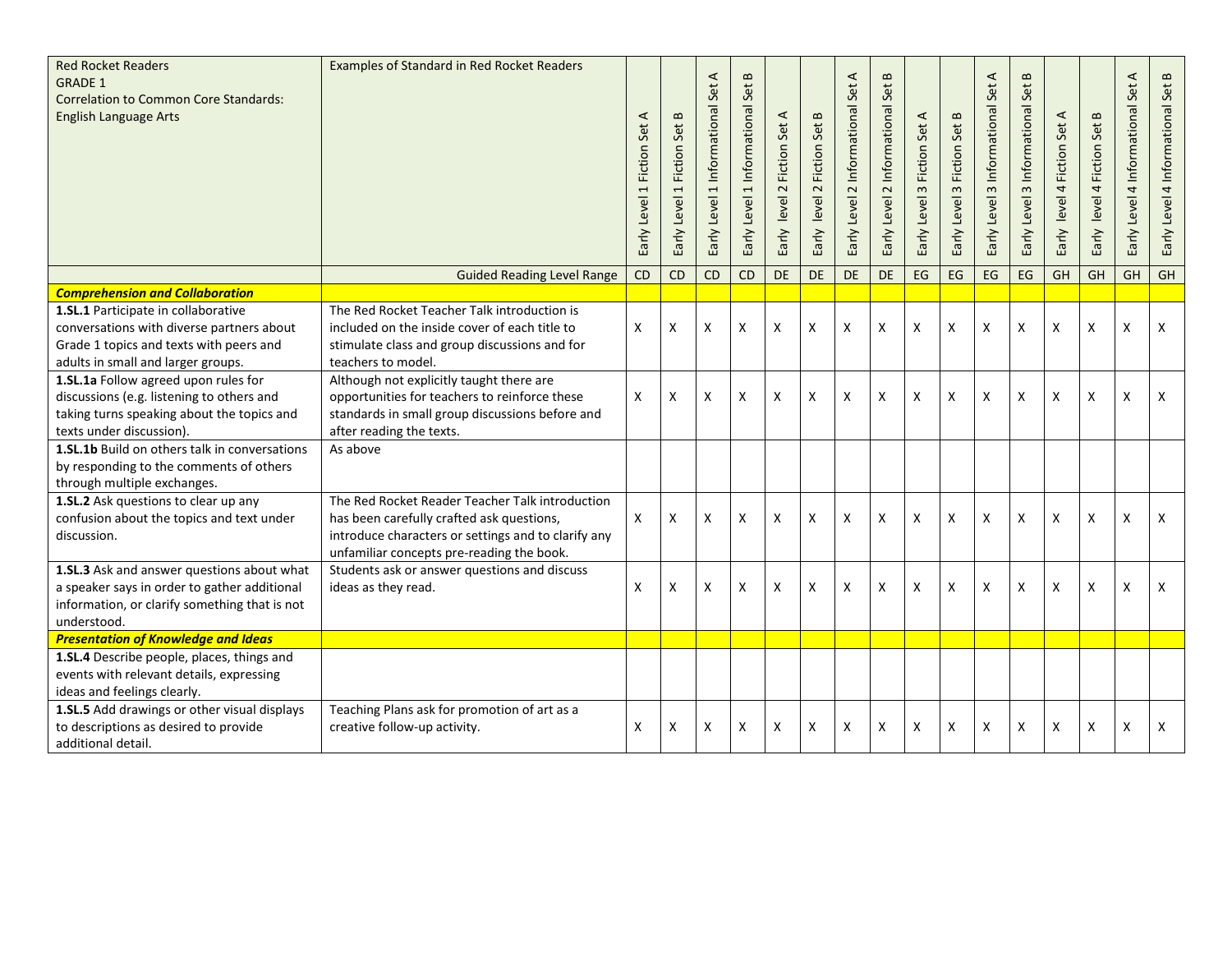| <b>Red Rocket Readers</b><br><b>GRADE 1</b><br><b>Correlation to Common Core</b><br>Standards:<br><b>English Language Arts</b>                           | <b>Examples of Standard in Red Rocket Readers</b>                                                                                                                                                                                                                                                                                                                                                                                                                                         | $\blacktriangleleft$<br>Early Level 1 Fiction Set | 1 Fiction Set B<br>Early Level | $\prec$<br>Informational Set<br>$\overline{ }$<br>Level<br>Early | $\mathbf{m}$<br>Early Level 1 Informational Set | Early level 2 Fiction Set A | 2 Fiction Set B<br>level<br>Early | Set A<br>2 Informational<br>Early Level | $\bf{m}$<br>Early Level 2 Informational Set | 3 Fiction Set A<br>Early Level | <b>Fiction Set B</b><br>$\sim$<br>Early Level | Early Level 3 Informational Set A | $\, \text{m}$<br>Early Level 3 Informational Set | Early level 4 Fiction Set A | Early level 4 Fiction Set B | $\blacktriangleleft$<br>Early Level 4 Informational Set | Early Level 4 Informational Set B |
|----------------------------------------------------------------------------------------------------------------------------------------------------------|-------------------------------------------------------------------------------------------------------------------------------------------------------------------------------------------------------------------------------------------------------------------------------------------------------------------------------------------------------------------------------------------------------------------------------------------------------------------------------------------|---------------------------------------------------|--------------------------------|------------------------------------------------------------------|-------------------------------------------------|-----------------------------|-----------------------------------|-----------------------------------------|---------------------------------------------|--------------------------------|-----------------------------------------------|-----------------------------------|--------------------------------------------------|-----------------------------|-----------------------------|---------------------------------------------------------|-----------------------------------|
|                                                                                                                                                          | <b>Guided Reading Level Range</b>                                                                                                                                                                                                                                                                                                                                                                                                                                                         | CD                                                | <b>CD</b>                      | <b>CD</b>                                                        | CD                                              | <b>DE</b>                   | <b>DE</b>                         | <b>DE</b>                               | <b>DE</b>                                   | EG                             | EG                                            | $\mathsf{E}\mathsf{G}$            | EG                                               | GH                          | <b>GH</b>                   | GH                                                      | GH                                |
| 1.SL.6 Produce complete<br>sentences when appropriate to<br>task and situation.                                                                          |                                                                                                                                                                                                                                                                                                                                                                                                                                                                                           |                                                   |                                |                                                                  |                                                 |                             |                                   |                                         |                                             |                                |                                               |                                   |                                                  |                             |                             |                                                         |                                   |
| <b>Conventions of Standard</b><br><b>English</b>                                                                                                         |                                                                                                                                                                                                                                                                                                                                                                                                                                                                                           |                                                   |                                |                                                                  |                                                 |                             |                                   |                                         |                                             |                                |                                               |                                   |                                                  |                             |                             |                                                         |                                   |
| 1.L.1 Demonstrate command of<br>the conventions of standard<br><b>English grammar and usage</b><br>when writing or speaking.                             | Modelled throughout the Red Rocket Readers series.                                                                                                                                                                                                                                                                                                                                                                                                                                        | X                                                 | X                              | X                                                                | X                                               | X                           | X                                 | X                                       | $\boldsymbol{\mathsf{X}}$                   | X                              | X                                             | X                                 | X                                                | $\boldsymbol{\mathsf{X}}$   | X                           | X                                                       | X                                 |
| 1.L.1a Print many upper and<br>lower case letters.                                                                                                       | A print like font is used throughout the series to model. The<br>Red Rocket Alphabet Explorers provides correct letter<br>formation practice and support with photocopy worksheets<br>and print instructions on each letter book for both cases. Pre-<br>Reading level Red Rocket Readers feature red highlighting<br>support of the upper and lowercase letter forms which are<br>presented together. Flashcards provide opportunities for<br>development of one-to-one matching skills. | $\pmb{\times}$                                    | X                              | X                                                                | Χ                                               | X                           | X                                 | Χ                                       | X                                           | X                              | Χ                                             | X                                 | X                                                | Χ                           | Χ                           | X                                                       | X                                 |
| 1.L.1b Use common, proper and<br>possessive nouns.                                                                                                       | Students meet common, proper and possessive nouns<br>throughout the Red Rocket Readers series.                                                                                                                                                                                                                                                                                                                                                                                            | X                                                 | Χ                              | X                                                                | x                                               | X                           | X                                 | Χ                                       | X                                           | X                              | X                                             | X                                 | X                                                | X                           | Χ                           | X                                                       | X                                 |
| 1.L.1c Use singular and plural<br>nouns with matching verbs in<br>basic sentences (e.g. he hops;<br>We hop).                                             | Students meet singular and plural nouns with matching verbs<br>throughout the Red Rocket Readers series.                                                                                                                                                                                                                                                                                                                                                                                  | X                                                 | Χ                              | X                                                                | X                                               | X                           | X                                 | X                                       | X                                           | X                              | X                                             | X                                 | X                                                | $\boldsymbol{\mathsf{x}}$   | X                           | X                                                       | $\mathsf{x}$                      |
| 1.L.1d Use personal possessive<br>and indefinite pronouns (e.g. I,<br>me, my, they, them, their,<br>anyone, everything).                                 | Pronouns are used systemically throughout the Red Rocket<br>Readers series and reinforced at appropriate levels.                                                                                                                                                                                                                                                                                                                                                                          | X                                                 | Χ                              | X                                                                | Χ                                               | X                           | X                                 | X                                       | X                                           | X                              | X                                             | X                                 | X                                                | Χ                           | Χ                           | X                                                       | X                                 |
| 1.L.1e Use verbs to convey a<br>sense of past, present and<br>future (e.g. Yesterday I walked<br>home; Today I walk home,<br>Tomorrow I will walk home). |                                                                                                                                                                                                                                                                                                                                                                                                                                                                                           |                                                   |                                |                                                                  |                                                 |                             |                                   |                                         |                                             |                                |                                               |                                   |                                                  |                             |                             |                                                         |                                   |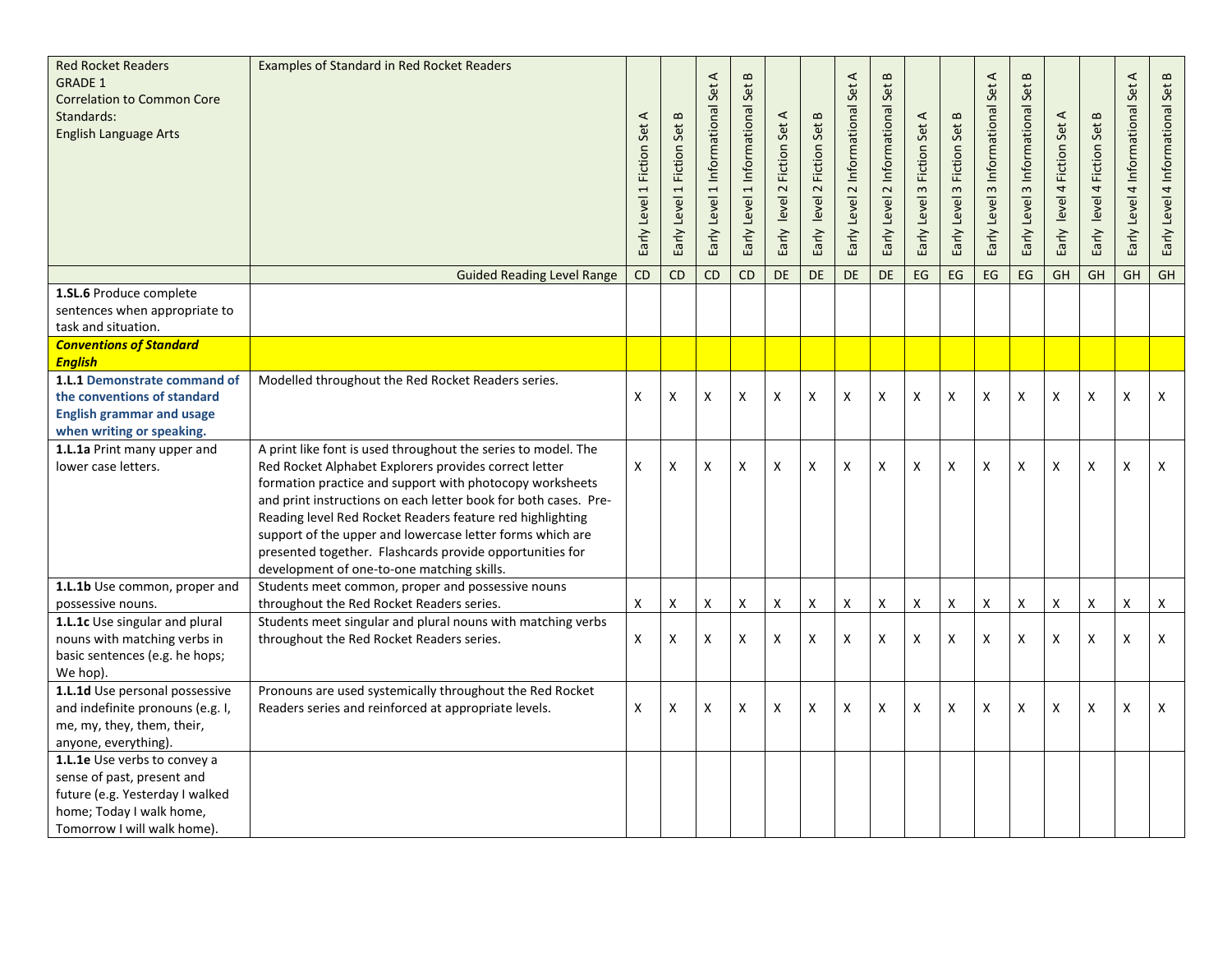| <b>Red Rocket Readers</b><br><b>GRADE 1</b><br><b>Correlation to Common Core</b><br>Standards:<br><b>English Language Arts</b>                                  | <b>Examples of Standard in Red Rocket Readers</b>                                                                                                                                                    | ⋖<br>1 Fiction Set<br>Early Level | Early Level 1 Fiction Set B | ⋖<br>Set<br>1 Informational<br>Early Level | $\bf{m}$<br>Set<br>Early Level 1 Informational | Early level 2 Fiction Set A | $\bf{m}$<br><b>Fiction Set</b><br>$\sim$<br>level<br>Early | $\prec$<br>Set<br>Informational<br>$\sim$<br>Early Level | S<br>Early Level 2 Informational Set | Early Level 3 Fiction Set A | <b>Fiction Set B</b><br>Early Level 3 | $\prec$<br>Early Level 3 Informational Set | $\bf{m}$<br>Early Level 3 Informational Set | 4 Fiction Set A<br>level<br>Early | Early level 4 Fiction Set B | ⋖<br>Early Level 4 Informational Set | Early Level 4 Informational Set B |
|-----------------------------------------------------------------------------------------------------------------------------------------------------------------|------------------------------------------------------------------------------------------------------------------------------------------------------------------------------------------------------|-----------------------------------|-----------------------------|--------------------------------------------|------------------------------------------------|-----------------------------|------------------------------------------------------------|----------------------------------------------------------|--------------------------------------|-----------------------------|---------------------------------------|--------------------------------------------|---------------------------------------------|-----------------------------------|-----------------------------|--------------------------------------|-----------------------------------|
|                                                                                                                                                                 | <b>Guided Reading Level Range</b>                                                                                                                                                                    | CD                                | CD                          | CD                                         | CD                                             | DE                          | DE                                                         | DE                                                       | <b>DE</b>                            | EG                          | EG                                    | EG                                         | EG                                          | GH                                | GH                          | GH                                   | GH                                |
| 1.L.1f Use frequently occurring<br>adjectives.                                                                                                                  | High frequency sight words from Dolch, Fry and Reading<br>Recovery word list are systematically introduced and<br>highlighted as Key Word lists inside the front cover of each Red<br>Rocket Reader. | X                                 | Χ                           | X                                          | Χ                                              | X                           | X                                                          | Х                                                        | X                                    | X                           | X                                     | Χ                                          | X                                           | X                                 | X                           | X                                    | Χ                                 |
| 1.L.1g Use frequently occurring<br>conjunctions (e.g. and, but, or,<br>so, because).                                                                            |                                                                                                                                                                                                      |                                   |                             |                                            |                                                |                             |                                                            |                                                          |                                      |                             |                                       |                                            |                                             |                                   |                             |                                      |                                   |
| 1.L.1h Use determiners (e.g.<br>articles, demonstratives).                                                                                                      |                                                                                                                                                                                                      |                                   |                             |                                            |                                                |                             |                                                            |                                                          |                                      |                             |                                       |                                            |                                             |                                   |                             |                                      |                                   |
| 1.L.1i Use frequently occurring<br>prepositions (e.g. during,<br>beyond, toward).                                                                               |                                                                                                                                                                                                      |                                   |                             |                                            |                                                |                             |                                                            |                                                          |                                      |                             |                                       |                                            |                                             |                                   |                             |                                      |                                   |
| 1.L.1j Produce and expand<br>complete simple and compound<br>declarative, interrogative,<br>imperative, and exclamatory<br>sentences in response to<br>prompts. | Using complete sentences is modelled throughout the Red<br>Rocket Readers series.                                                                                                                    | Χ                                 | Χ                           | X                                          | X                                              | X                           | X                                                          | Х                                                        | X                                    | X                           | X                                     | Χ                                          | X                                           | X                                 | X                           | X                                    | X                                 |
| 1.L.2 Demonstrate command of<br>the conventions of standard<br><b>English capitalization,</b><br>punctuation and spelling when<br>writing.                      | Red Rocket model these standards throughout the series and<br>in particular the Pre-Reading, Emergent and Early level 1 texts<br>use red highlighting to emphasize the letters and punctuation.      | X                                 | Χ                           | X                                          | х                                              | X                           | X                                                          | Х                                                        | X                                    | X                           | х                                     | Χ                                          | X                                           | X                                 | X                           | X                                    | X                                 |
| 1.L.2a Capitalize dates and<br>names of people.                                                                                                                 | Modelled throughout the levels.                                                                                                                                                                      | X                                 | X                           | X                                          | X                                              | X                           | X                                                          | X                                                        | X                                    | X                           | X                                     | X                                          | X                                           | X                                 | $\boldsymbol{\mathsf{X}}$   | X                                    | Χ                                 |
| 1.L.2b Use end punctuation for<br>sentences.                                                                                                                    | Red Rocket Pre-Reading and Emergent level texts use red<br>highlighting to emphasize end punctuation. Modelled<br>throughout.                                                                        | X                                 | Χ                           | X                                          | Χ                                              | X                           | X                                                          | X                                                        | X                                    | X                           | X                                     | Χ                                          | X                                           | X                                 | X                           | x                                    | Χ                                 |
| 1.L.2c Use commas in dates and<br>to separate single words in a<br>series.                                                                                      |                                                                                                                                                                                                      |                                   |                             |                                            |                                                |                             |                                                            |                                                          |                                      |                             |                                       |                                            |                                             |                                   |                             |                                      |                                   |
| 1.L.2d Use conventional spelling<br>for words with common spelling<br>patterns and for frequently<br>occurring irregular words.                                 | High frequency sight words from Dolch, Fry and Reading<br>Recovery word list are systematically introduced and<br>highlighted as Key Word lists inside the front cover of each Red<br>Rocket Reader. | X                                 | X                           | X                                          | X                                              | X                           | X                                                          | Х                                                        | X                                    | X                           | X                                     | X                                          | X                                           | X                                 | X                           | X                                    | X                                 |